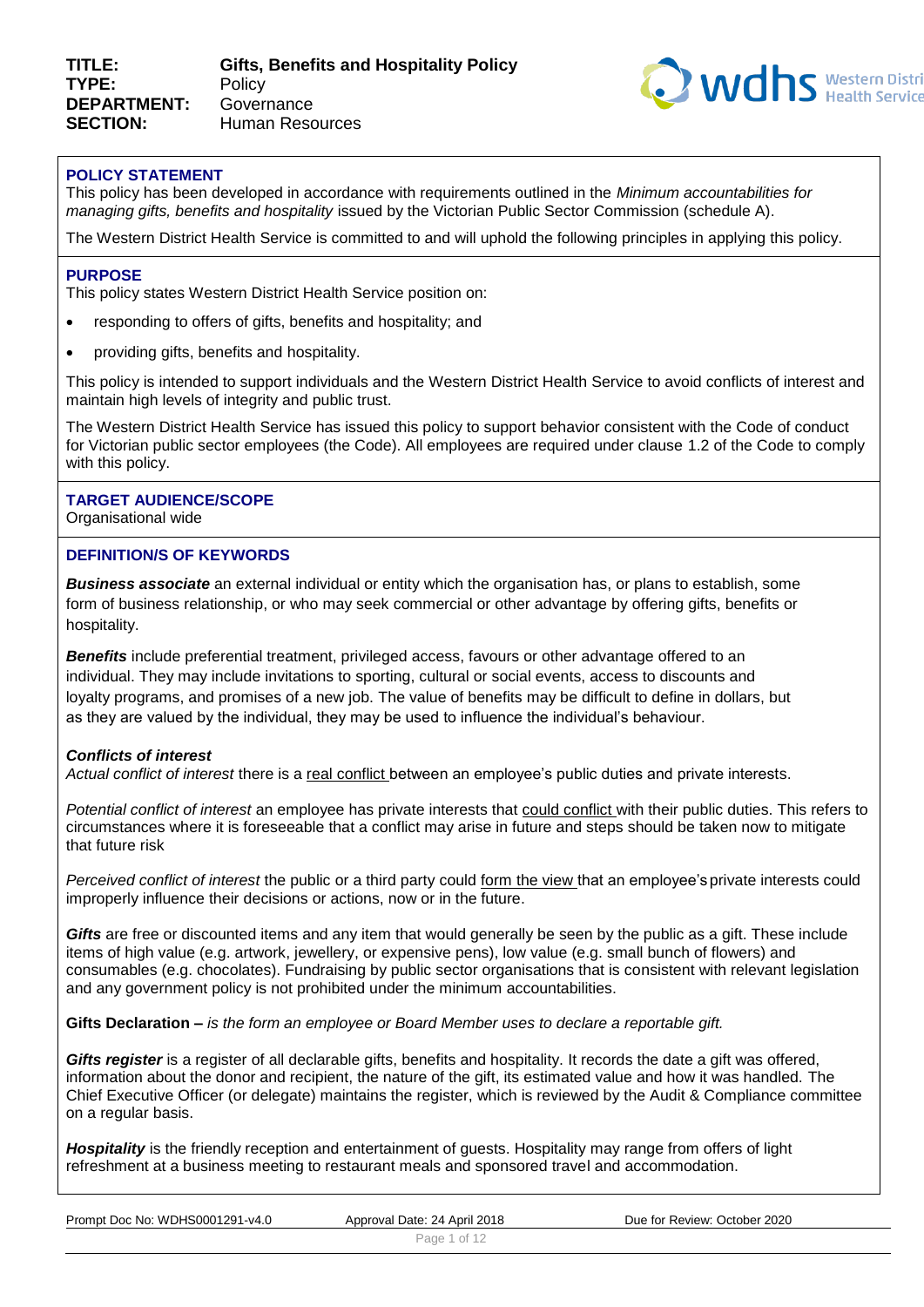

Legitimate business benefit gifts, benefits and hospitality accepted or provided for a business purpose, in that it furthers the conduct of official business or other legitimate goals of the organisation, public sector or State.

*Public official* has the same meaning as under section 4 of the Public Administration Act 2004. This includes:

- public sector employees;
- statutory office holders; and
- directors of public entities.

*Token offer* is an offer of a gift, benefit or hospitality that is offered as a courtesy or is of inconsequential or trivial value to both the person making the offer and the individual.

Whilst the primary determinant of a token offer is that it would not be reasonably perceived within or outside the organisation as influencing an individual or raising an actual, potential or perceived conflict of interest, it cannot be worth more than \$50 (including cumulative offers from the same source over a 12 month period).

*Non-token offer* is an offer of a gift, benefit or hospitality that is, or may be perceived to be by the recipient, the person making the offer or by the wider community, of more than inconsequential value. All offers worth more than \$50 are non-token offers and must be recorded on a gift, benefit and hospitality register.

# **EQUIPMENT**

N/A

# **PROCEDURE/PROTOCOL/GUIDELINES**

# **1. Policy principles**

Public interest: individuals have a duty to place the public interest above their private interests when carrying out their official functions. They will not accept gifts, benefits or hospitality that could raise a perception of, or actual, bias or preferential treatment. Individuals do not accept offers from those about whom they are likely to make business decisions.

Accountability: individuals are accountable for:

- declaring all non-token offers of gifts, benefits and hospitality;
- declining non-token offers of gifts, benefits and hospitality, or where an exception applies under this policy, seeking approval to accept the offer; and
- the responsible provision of gifts, benefits and hospitality.

Individuals with direct reports are accountable for overseeing management of their direct reports' acceptance or refusal of non-token gifts, benefits and hospitality, modelling good practice and promoting awareness of gifts, benefits and hospitality policies and processes.

Risk-based approach: the Western District Health Service, through its policies, processes and audit committee, will ensure gifts, benefits and hospitality risks are appropriately assessed and managed. Individuals with direct reports will ensure they are aware of the risks inherent in their team's work and functions and monitor the risks to which their direct reports are exposed.

# **2. Minimum accountabilities**

The Victorian Public Sector Commission has set binding minimum accountabilities for the appropriate management of gifts, benefit and hospitality. These can be found at Schedule A.

# **3. Management of offers of gifts, benefits and hospitality**

This section sets out the process for accepting, declining and recording offers of gifts, benefits and hospitality. Any exceptions to this process must have the prior written approval of the Chief Executive.

| Prompt Doc No: WDHS0001291-v4.0 | Approval Date: 24 April 2018 | Due for Review: October 2020 |  |
|---------------------------------|------------------------------|------------------------------|--|
|                                 | Page 2 of 12                 |                              |  |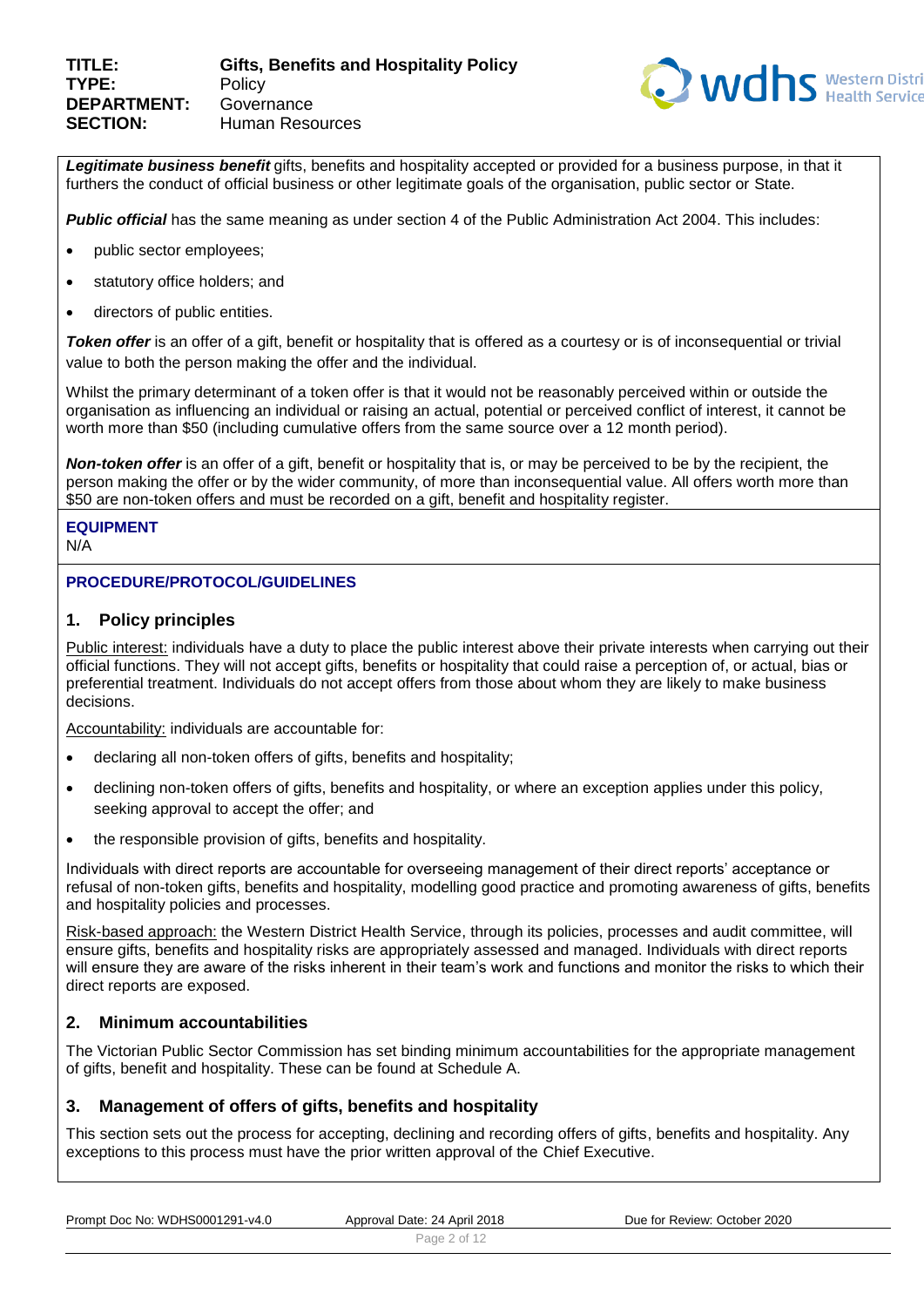

# *Token offers*

A token offer is an offer of a gift, benefit or hospitality that is of inconsequential or trivial value to both the person making the offer and the individual. It may include promotional items such as pens and note pads, and modest hospitality which would be considered a basic courtesy, such as light refreshments offered during a meeting.

Whilst the primary determinant of a token offer is that it would not be reasonably perceived within or outside the organisation as influencing an individual raising an actual, potential or perceived conflict of interest, it cannot be worth more than \$50. If token offers are made often by the same person or organisation, the cumulative value of the offers, or the perception that they may influence the recipient, may result in the offers becoming non-token.

Individuals may accept token offers of gifts, benefits and hospitality without approval or declaring the offer on the gift register.

Individuals are to refuse all offers (excluding token hospitality, such as sandwiches over a lunchtime meeting):

- made by a current or prospective supplier;
- made during a procurement or tender process by a person or organisation involved in the process; or
- token offers may include a modest box of chocolates as a token of thanks.

#### *Requirement for refusing non-token offers*

Individuals should consider the GIFT test at **Table 1** and the requirements below to help respond to a non-token offer.

Individuals are to refuse non-token offers:

- likely to influence them, or be perceived to influence them, in the course of their duties or raise an actual, potential or perceived conflict of interest;
- by a person or organisation about which they will likely make a decision (also applies to processes involving grants, sponsorship, regulation, enforcement or licensing);
- likely to be a bribe or inducement to make a decision or act in a particular way;
- that extend to their relatives or friends;
- with no legitimate business benefit;
- of money, or used in a similar way to money, or something easily converted to money;
- where, in relation to hospitality and events, the organisation will already be sufficiently represented to meet its business needs;
- where acceptance could be perceived as endorsement of a product or service, or acceptance would unfairly advantage the sponsor in future procurement decisions;
- made by a person or organisation with a primary purpose to lobby Ministers, Members of Parliament or public sector agencies; and
- made in secret.

If an individual considers they have been offered a bribe or inducement, the offer must be reported to the Chief Executive (who should report any criminal or corrupt conduct to Victoria Police or the Independent Broad-based Anticorruption Commission).

#### **Table 1. GIFT test**

|       | Who is providing the gift, benefit or hospitality and what is their relationship to me?                                                                                              |
|-------|--------------------------------------------------------------------------------------------------------------------------------------------------------------------------------------|
| Giver | Does my role require me to select suppliers, award grants, regulate industries or determine<br>government policies? Could the person or organisation benefit from a decision I make? |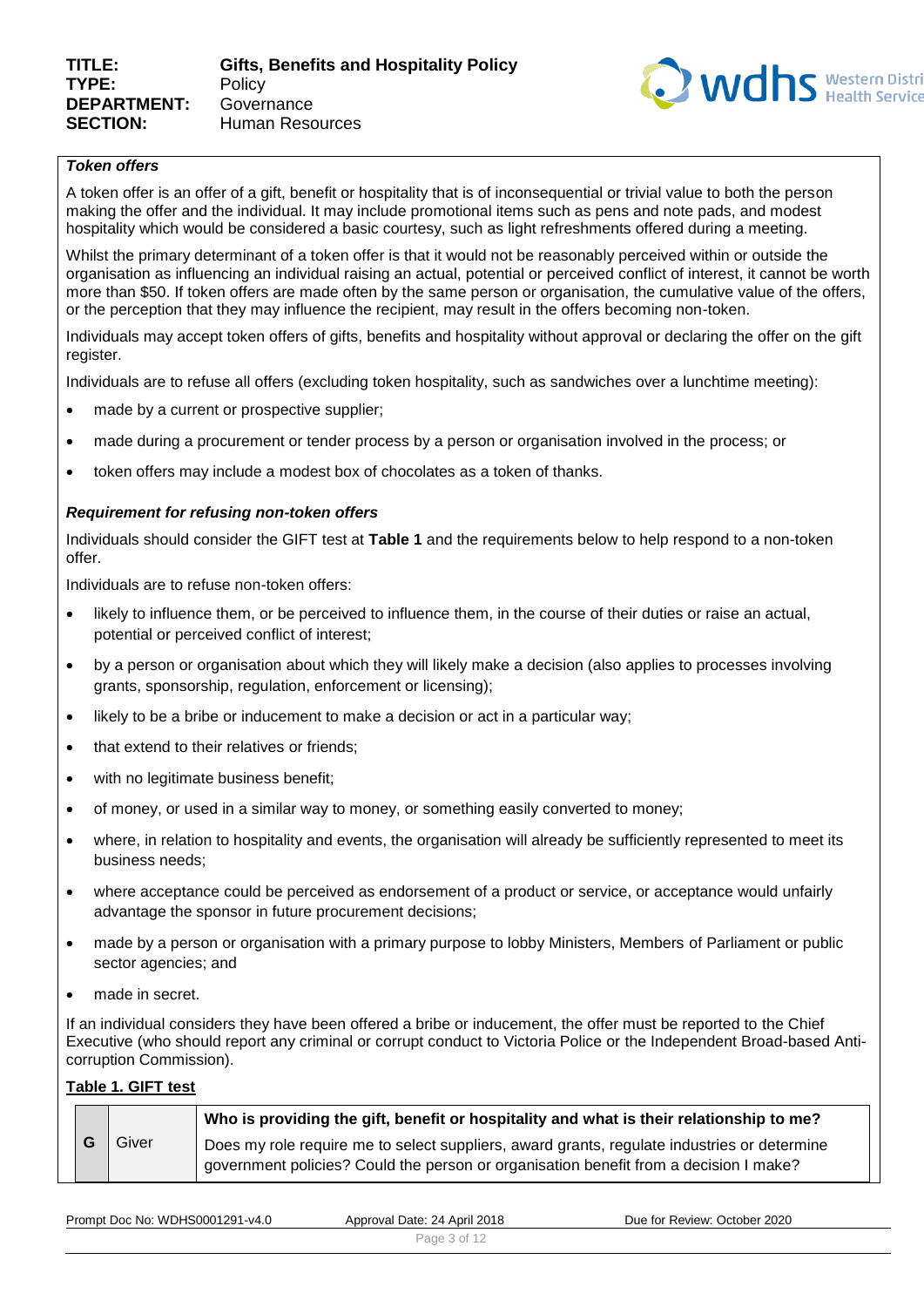

|   | Influence | Are they seeking to gain an advantage or influence my decisions or actions?<br>Has the gift, benefit or hospitality been offered to me publicly or privately? Is it a courtesy or a<br>token of appreciation or valuable non-token offer? Does its timing coincide with a decision I am<br>about to make or endorse a product or service? |
|---|-----------|-------------------------------------------------------------------------------------------------------------------------------------------------------------------------------------------------------------------------------------------------------------------------------------------------------------------------------------------|
| F | Favour    | Are they seeking a favour in return for the gift, benefit or hospitality?<br>Has the gift, benefit or hospitality been offered honestly? Has the person or organisation made<br>several offers over the last 12 months?<br>Would accepting it create an obligation to return a favour?                                                    |
|   | Trust     | Would accepting the gift, benefit or hospitality diminish public trust?<br>How would the public view acceptance of this gift, benefit or hospitality? What would my<br>colleagues, family, friends or associates think?                                                                                                                   |

# *Requirements for accepting non-token offers*

There will be some exceptions where there is a legitimate business reason for accepting a non-token offer. All accepted non-token offers **must** be approved in writing by the Chief Executive, recorded in the gifts, benefits and hospitality register and be consistent with the following requirements:

- it does not raise an actual, potential or perceived conflict of interest or have the potential to bring the individual, the Western District Health Service or the public sector into disrepute (the 'GIFT' test at **Table 1** is a good reminder of what to think about in making this assessment); and
- there is a legitimate business reason for acceptance. It is offered in the course of the individual's official duties, relates to the individual's responsibilities and has a benefit to the Western District Health Service, public sector or the State.

Individuals may be offered a gift or hospitality where there is no opportunity to seek written approval from their manager prior to accepting. For example, they may be offered a wrapped gift that they later identify as being a nontoken gift. In these cases, the individual must seek approval from the Chief Executive within five business days.

An offer to provide a non-token gift by way of travel and accommodation to present at a conference does not present a conflict of interest if the funding is for academic purposes only.

# *Recording non-token offers of gifts, benefits and hospitality*

All non-token offers, whether accepted or declined, must be recorded in the Western District Health Service's gifts, benefits and hospitality register. The business reason for accepting the non-token offer must be recorded in the register and provide sufficient detail to link the acceptance to the individual's work functions and benefit to the Western District Health Service, public sector or State.

Individuals should consider the following examples of acceptable and unacceptable levels of detail to be included in the Western District Health Service's register when recording the business reason:

| Unacceptable: | "Networking"                                                                                                                                                                                                                                                                                                                                                 |  |  |  |  |  |  |
|---------------|--------------------------------------------------------------------------------------------------------------------------------------------------------------------------------------------------------------------------------------------------------------------------------------------------------------------------------------------------------------|--|--|--|--|--|--|
|               | "Maintaining stakeholder relationships"                                                                                                                                                                                                                                                                                                                      |  |  |  |  |  |  |
| Acceptable:   | "Individual is responsible for evaluating and reporting outcomes of the Western<br>District Health Service's sponsorship of Event A. Individual attended Event A in an<br>official capacity and reported back to the Western District Health Service on the<br>event."                                                                                       |  |  |  |  |  |  |
|               | "Individual presented to a visiting international delegation. The delegation<br>presented the Individual with a cultural item worth an estimated \$200. Declining<br>the gift would have caused offence. The Gift was accepted, written approval was<br>subsequently obtained for the gift, which became the Western District Health<br>Service's property." |  |  |  |  |  |  |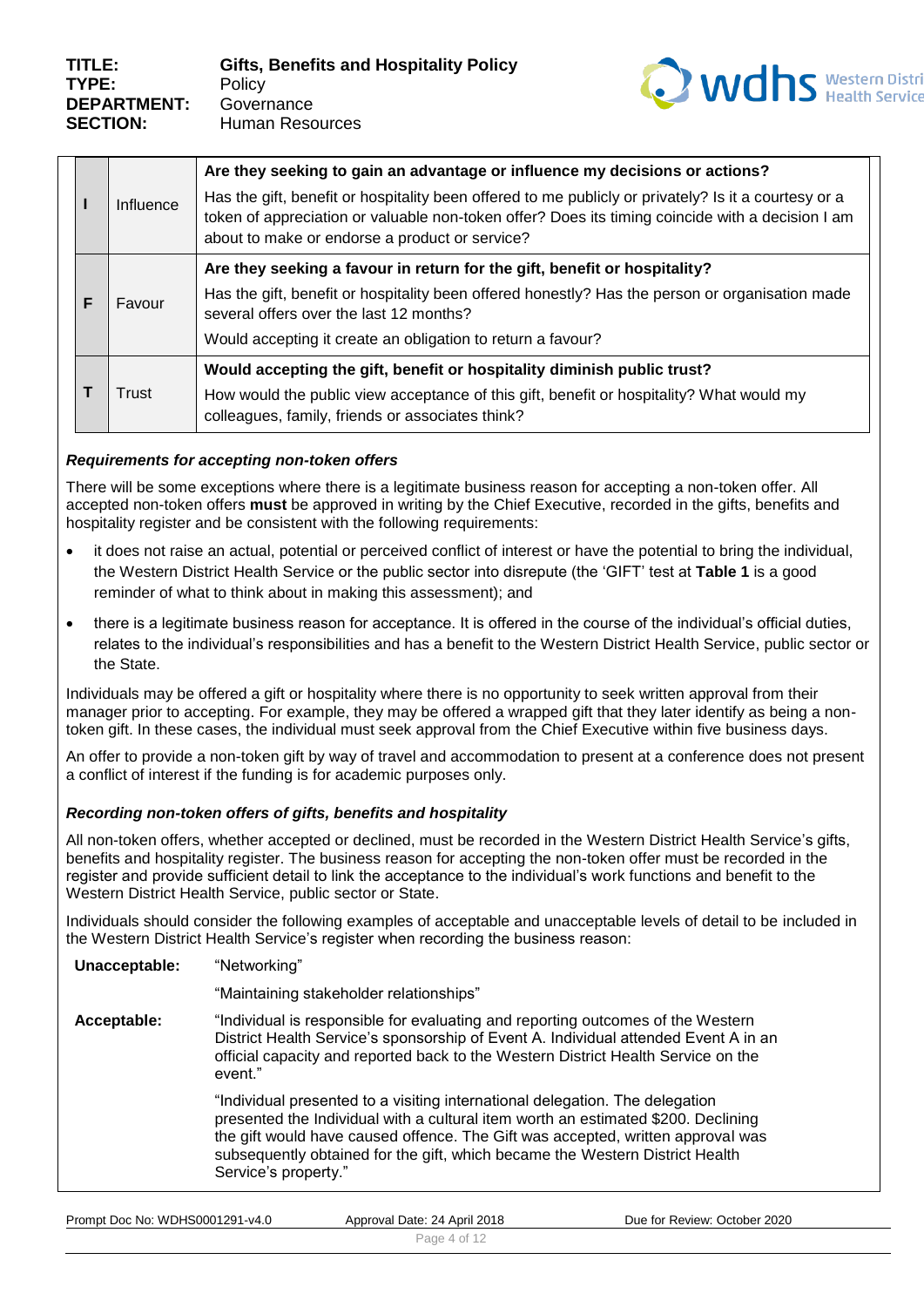

The Western District Health Service's Audit and Risk Management Committee will receive a report at least annually on the administration and quality control of the gifts, benefits and hospitality policy, processes and register. The report will include analysis of Western District Health Service's gifts, benefits and hospitality risks (including multiple offers from the same source and offers from business associates), risk mitigation measures and any proposed improvements.

#### *Ownership of gifts offered to individuals*

Non-token gifts accepted by an individual for their work or contribution may be retained by the individual where the Chief Executive has provided written approval. Employees must transfer to the Western District Health Service official gifts or any gift of cultural significance or significant value (over \$50).

#### *Representing Western District Health Service*

When employees attend a conference either as a participant or speaker or apply for an award in recognition of their public sector work, they are representing the Western District Health Service. The employer has paid for the employee's costs; their time, labour or accommodation. Any benefits accruing from the employee's activities therefore belong to the Service. This includes door prizes, fees for speaking and financial grants. Western District Health Service would record any revenue from fees and grants in the general ledger and, in the case of the grants, may choose to fund the employee's further work or development.

# **4. Management of the provision of gifts, benefits and hospitality**

This section sets out the requirements for providing gifts, benefits and hospitality.

#### *Requirements for providing gifts, benefits and hospitality*

Gifts, benefits and hospitality may be provided to welcome guests, facilitate the development of business relationships, further public sector business outcomes and to celebrate achievements.

When deciding whether to provide gifts, benefits or hospitality or the type of gift, benefit or hospitality to provide, individuals must ensure:

- any gift, benefit or hospitality is provided for a business reason in that it furthers the conduct of official business or other legitimate organisational goals, or promotes and supports government policy objectives and priorities;
- that any costs are proportionate to the benefits obtained for the State, and would be considered reasonable in terms of community expectations (the 'HOST' test at **Table 2** is a good reminder of what to think about in making this assessment); and
- it does not raise an actual, potential or perceived conflict of interest.

# **Table 2. HOST test**

| н | Hospitality       | To whom is the gift or hospitality being provided?                                                                                                                                                                                                                                                                                                       |
|---|-------------------|----------------------------------------------------------------------------------------------------------------------------------------------------------------------------------------------------------------------------------------------------------------------------------------------------------------------------------------------------------|
|   |                   | Will recipients be external business partners, or individuals of the host organisation?                                                                                                                                                                                                                                                                  |
| O | <b>Objectives</b> | For what purpose will hospitality be provided?<br>Is the hospitality being provided to further the conduct of official business? Will it promote and<br>support government policy objectives and priorities? Will it contribute to staff wellbeing and<br>workplace satisfaction?                                                                        |
| S | Spend             | Will public funds be spent?<br>What type of hospitality will be provided? Will it be modest or expensive, and will alcohol be<br>provided as a courtesy or an indulgence? Will the costs incurred be proportionate to the<br>benefits obtained?                                                                                                          |
|   | Trust             | Will public trust be enhanced or diminished?<br>Could you publicly explain the rationale for providing the gift or hospitality? Will the event be<br>conducted in a manner which upholds the reputation of the public sector? Have records in<br>relation to the gift or hospitality been kept in accordance with reporting and recording<br>procedures? |
|   |                   |                                                                                                                                                                                                                                                                                                                                                          |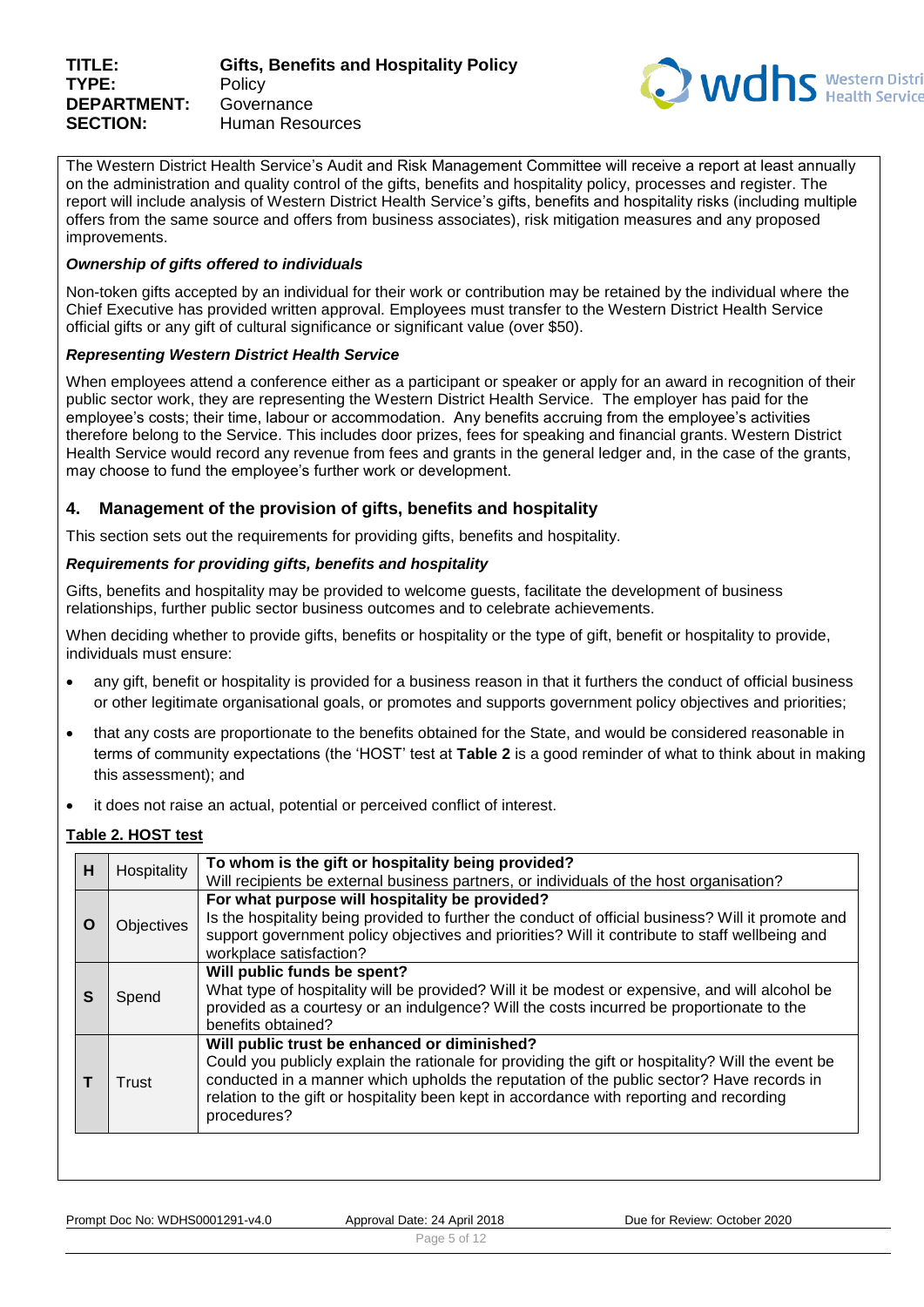

# *Containing costs*

Individuals should contain costs involved in the provision of gifts, benefits and hospitality wherever possible. The following questions may be useful to assist individuals to decide the type of gift, benefit or hospitality to provide:

- Will the cost of providing the gift, benefit or hospitality be proportionate to the potential benefits?
- Is an external venue necessary or does the organisation have facilities to host the event?
- Is the proposed catering or hospitality proportionate to the number of attendees?
- Does the size of the event and number of attendees align with intended outcomes?
- Will providing the gift, benefit or hospitality be viewed by the public as excessive?
- Are the costs approved in accordance with the WDHS's instrument of delegation?
- Does this meet the requirements regarding recording and reporting on the provision of gifts, benefits and hospitality in accordance with their requirements under the *Financial Management Act 1994*?

# **5. Breaches**

Disciplinary action consistent with the relevant industrial instrument and legislation, including dismissal, may be taken where an individual fails to adhere to this policy. This includes where an individual fails to avoid wherever possible or identify, declare and manage a conflict of interest related to gifts, benefits and hospitality in accordance with the Western District Health Service's Conflict of interest policy.

Actions inconsistent with this policy may constitute misconduct under the *Public Administration* Act *2004,* which includes:

- breaches of the binding *Code of conduct for Victorian public sector employees,* such as sections of the Code covering conflict of interest (section 3.7), public trust (section 3.9) and gifts and benefits (section 4.2); and
- individuals making improper use of their position.

For further information on managing breaches of this policy, please contact the Human Resources Manager.

The Department will communicate its policy on the offering and provision of gifts, benefits and hospitality to contractors, consultants and other business associates. Those identified as acting inconsistently with this policy may be subject to contract re-negotiation, including termination.

# **6. Speak up**

Individuals who consider that gifts, benefits and hospitality or conflict of interest within the Western District Health Service may not have been declared or is not being appropriately managed should speak up and notify their manager or Human Resources Manager.

The Western District Health Service will take decisive action, including possible disciplinary action, against individuals who discriminate against or victimise those who Speak Up in good faith.

# **7. Contacts for further information**

A conflict of interest resulting from the acceptance of a gift, benefit or hospitality is not always clear to those who have them. Individuals who are unsure about the acceptance of a gift, benefit or hospitality, or the application of this policy, should ask their manager or Human Resources Manager for advice.

# **CONSUMER INFORMATION**

N/A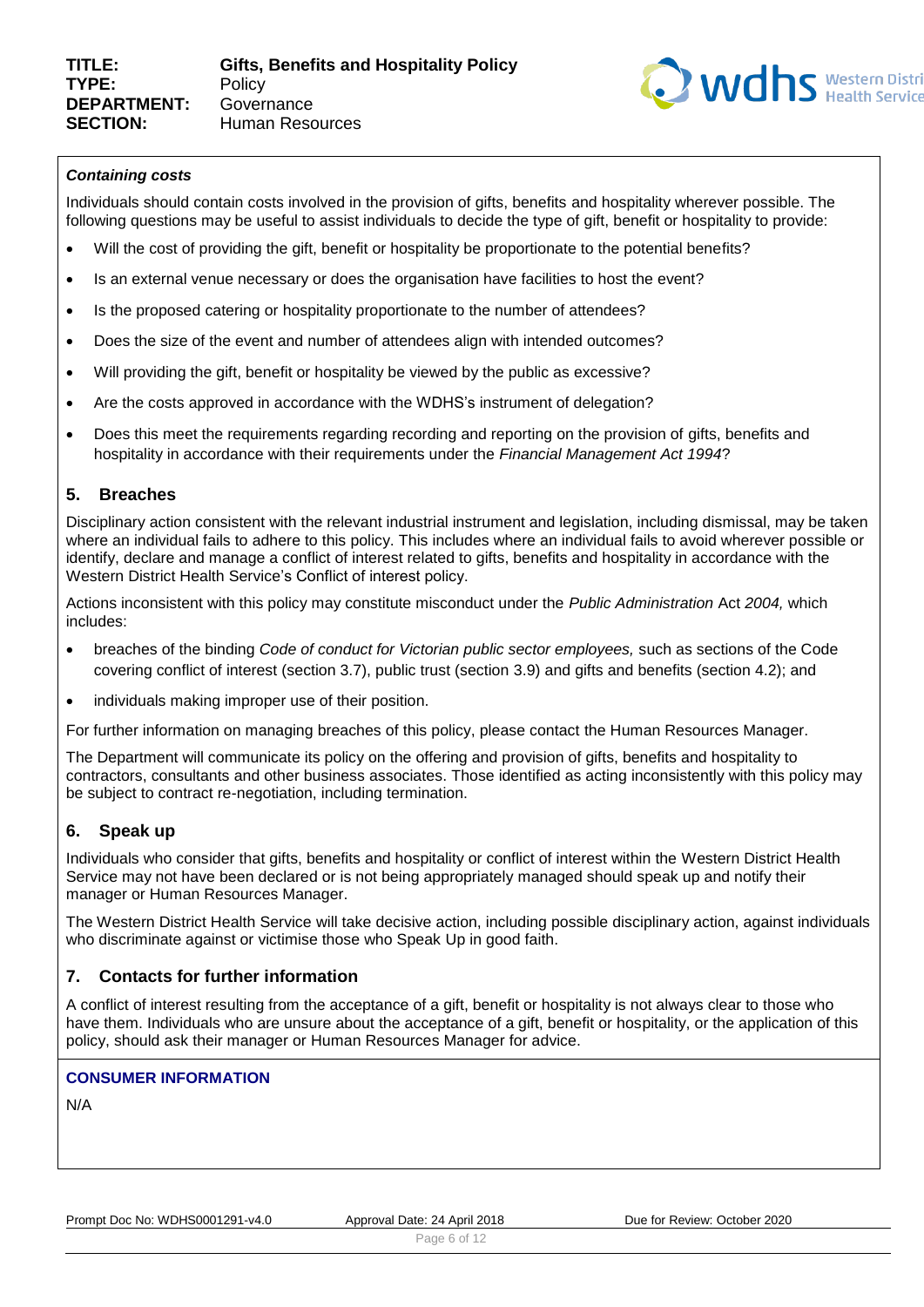

#### **EXPECTED OUTCOME**

- 1. That staff/board members of the Service do not accept gifts of more than a nominal value or that may be considered an attempt to influencing their roles or actions
- 2. All reportable gifts are declared and recorded on the Gift Register
- 3. Updates on the Gift Register are presented to the Audit & Compliance Committee as a standard Agenda item.

#### **EVALUATION**

This policy is issued under the authority of the Human Resources Manager and is subject to annual review.

# **KEY ALIGNED DOCUMENTS**

N/A

#### **KEY LEGISLATION, ACTS and STANDARDS**

- [Minimum accountabilities for the management of gifts, benefits and hospitality](https://vpsc.vic.gov.au/resources/gifts-benefits-and-hospitality-resource-suite/) (*[see Instructions supporting the](https://www.dtf.vic.gov.au/financial-management-government/standing-directions-minister-finance-2016)  [Standing Directions of the Minister for Finance\)](https://www.dtf.vic.gov.au/financial-management-government/standing-directions-minister-finance-2016)*
- [Conflict of Interest Policy](https://system.prompt.org.au/download/document.aspx?id=15711543&code=001F78234135017EF7A0BF8D937901CC)
- *[Public Administration Act 2004](https://vpsc.vic.gov.au/about-vpsc/legislative-framework-the-public-administration-act-2004/)*
- [Code of conduct for Victorian public sector employees 2015](https://vpsc.vic.gov.au/html-resources/code-of-conduct-for-victorian-public-sector-employees/)
- [Code of conduct for Directors of Victorian public entities 2016](https://vpsc.vic.gov.au/html-resources/code-of-conduct-for-directors-of-public-entities/)
- [Victorian Public Sector Commission's Gifts, benefits and hospitality policy framework.](https://vpsc.vic.gov.au/resources/gifts-benefits-and-hospitality-resource-suite/)

#### **REFERENCES TO BEST PRACTICE**

1. Gifts, benefits and hospitality policy framework - [Victorian public sector \(State Services Authority revised](https://vpsc.vic.gov.au/resources/gifts-benefits-and-hospitality-resource-suite/)  [October 2016\)](https://vpsc.vic.gov.au/resources/gifts-benefits-and-hospitality-resource-suite/)

#### **DOCUMENT OWNER**

Human Resources Manager

| <b>CURRENT AUTHORS/CONTRIBUTORS</b>         |                                                 |           |  |  |  |  |  |  |
|---------------------------------------------|-------------------------------------------------|-----------|--|--|--|--|--|--|
| <b>POSITION</b><br><b>NAME</b>              | <b>SERVICE/PROGRAM</b>                          |           |  |  |  |  |  |  |
| <b>Claire Hawker</b>                        | <b>Executive Assistant to Chief Executive</b> : | Executive |  |  |  |  |  |  |
| <b>Ilze Keevy</b>                           | Human Resources Manager                         | HR        |  |  |  |  |  |  |
|                                             |                                                 |           |  |  |  |  |  |  |
| <b>VALIDATION</b><br><b>Chief Executive</b> |                                                 |           |  |  |  |  |  |  |
| <b>APPROVED BY Executive</b>                |                                                 |           |  |  |  |  |  |  |
| <b>DATE INITIATED</b>                       | <b>DATE REVIEWED</b>                            |           |  |  |  |  |  |  |
| July 7, 2010                                | September 18, 2013                              |           |  |  |  |  |  |  |
|                                             | October 14, 2016                                |           |  |  |  |  |  |  |
| April 18, 2018                              |                                                 |           |  |  |  |  |  |  |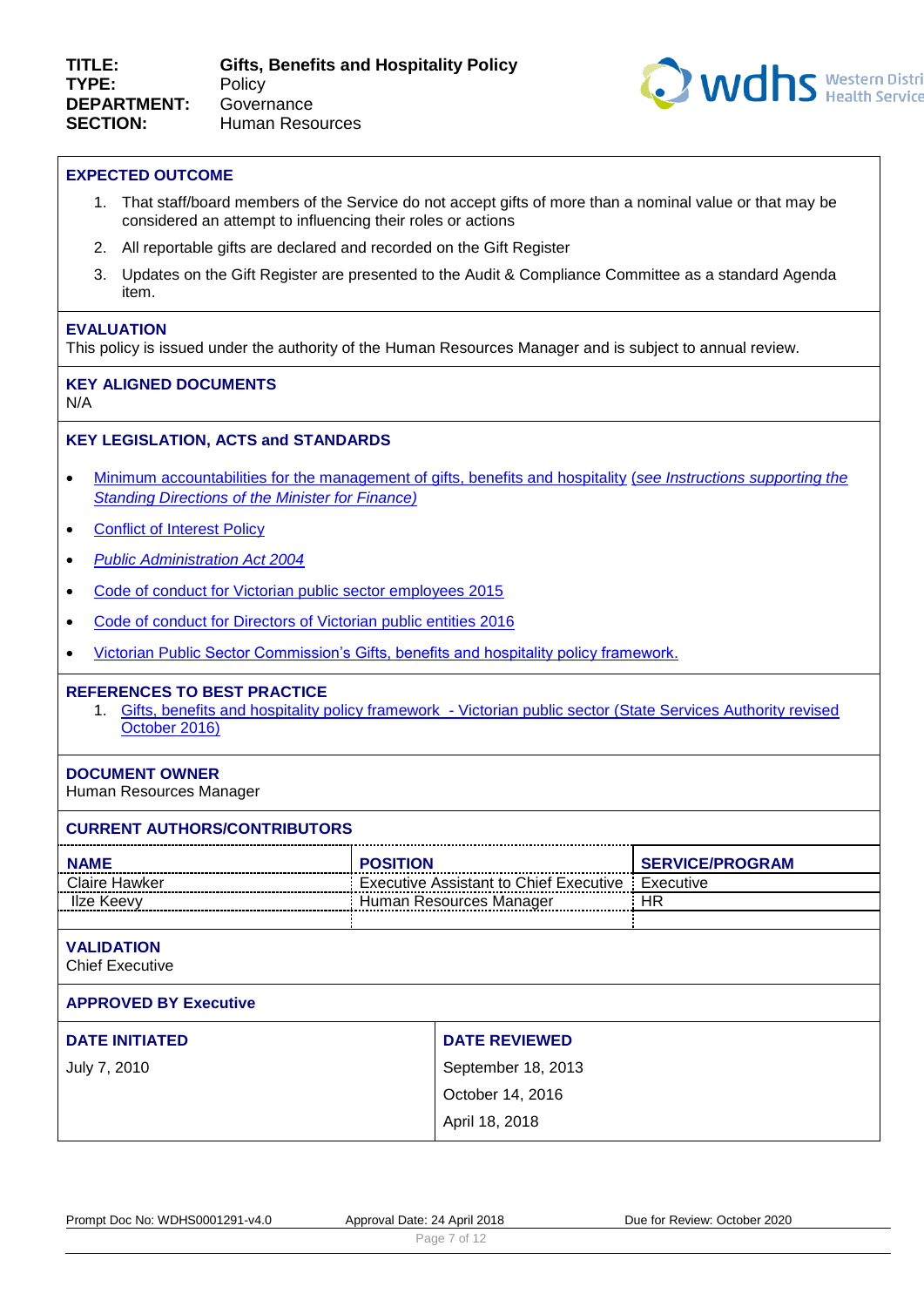

# **ATTACHMENT A Minimum accountabilities**

# **Public officials offered gifts, benefits and hospitality:**

- 1. Do not, for themselves or others, seek or solicit gifts, benefits and hospitality.
- 2. Refuse all offers of gifts, benefits and hospitality that:
	- are money, items used in a similar way to money, or items easily converted to money;
	- give rise to an actual, potential or perceived conflict of interest;
	- may adversely affect their standing as a public official or which may bring their public sector employer or the public sector into disrepute; or
	- are non-token offers without a legitimate business benefit.
- 3. Declare all non-token offers (valued at \$50 or more) of gifts, benefits and hospitality (whether accepted or declined) on their organisation's register, and seek written approval from their manager or organisational delegate to accept any non-token offer.
- 4. Refuse bribes or inducements and report inducements and bribery attempts to the Chief Executive (who should report any criminal or corrupt conduct to Victoria Police or the Independent Broadbased Anti-corruption Commission).

# **Public officials providing gifts, benefits and hospitality:**

- 5. Ensure that any gift, benefit and hospitality is provided for a business purpose in that it furthers the conduct of official business or other legitimate organisational goals, or promotes and supports government policy objectives and priorities.
- 6. Ensure that any costs are proportionate to the benefits obtained for the State, and would be considered reasonable in terms of community expectations.
- 7. Ensure that when hospitality is provided, individuals demonstrate professionalism in their conduct, and uphold their obligation to extend a duty of care to other participants.

# **Heads of public sector organisations:**

- 8. Establish, implement and review organisational policies and processes for the effective management of gifts, benefits and hospitality that comprehensively address these minimum accountabilities.
- 9. Establish and maintain a register for gifts, benefits and hospitality offered to public officials that, at a minimum, records sufficient information to effectively monitor, assess and report on these minimum accountabilities.
- 10. Communicate and make clear within the organisation that a breach of the gifts, benefits and hospitality policies or processes may constitute a breach of binding codes of conduct and may constitute criminal or corrupt conduct, and may result in disciplinary action.
- 11. Establish and communicate a clear policy position to business associates on the offering of gifts, benefits and hospitality to employees, including possible consequences for a business associate acting contrary to the organisation's policy position. This must take into consideration any whole of Victorian Government supplier codes of conduct.

|  | Prompt Doc No: WDHS0001291-v4.0 |
|--|---------------------------------|
|  |                                 |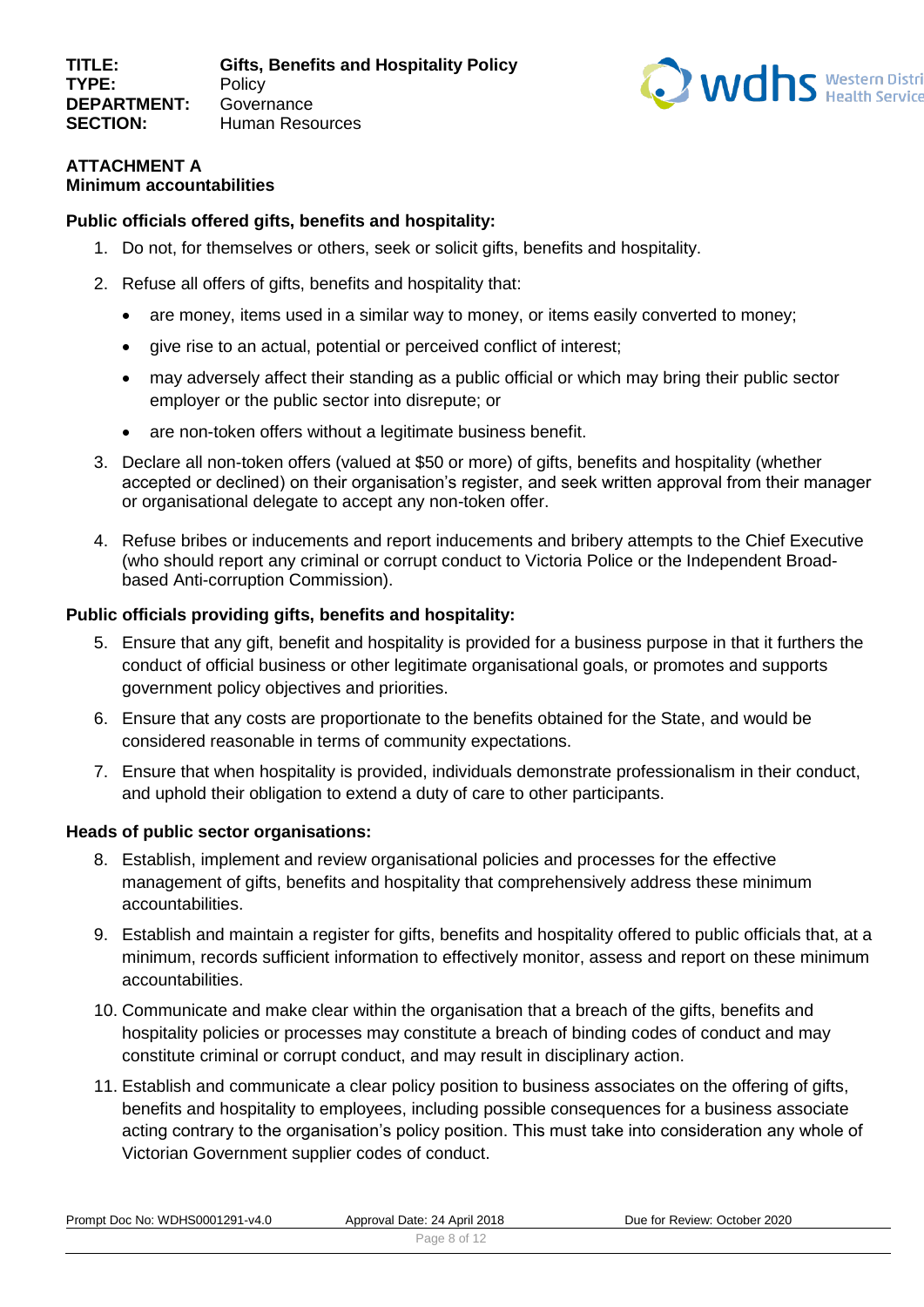

- 12. Report at least annually to the organisation's audit committee on the administration and quality control of its gifts, benefits and hospitality policy, processes and register. This report must include analysis of the organisation's gifts, benefits and hospitality risks (including repeat offers from the same source and offers from business associates), risk mitigation measures and any proposed improvements.
- 13. Publish the organisation's gifts, benefits and hospitality policy and register on the organisation's public website (applies only to organisations with an established website). The published register should cover the current and the previous financial year. Establish, implement and review organisational policies and processes for the effective management of gifts, benefits and hospitality that comprehensively address these minimum accountabilities.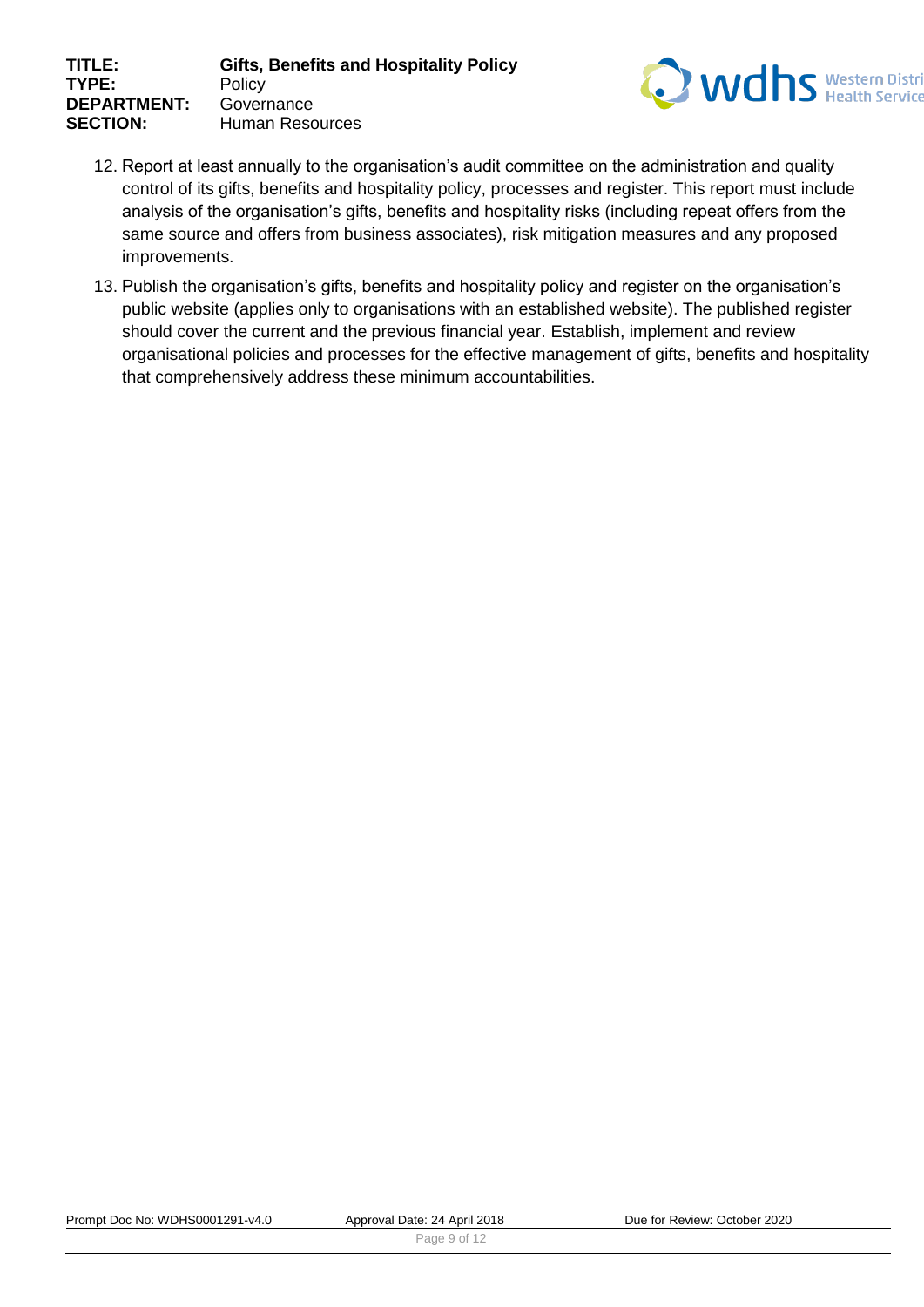

# **ATTACHMENT B Gifts Declaration – Western District Health Service**

This declaration form supports the Western District Health Service's Gifts, benefits and hospitality policy. Employees must declare all non-token offers of gifts, benefits and hospitality (whether accepted or declined) on and seek written approval from their manager or organisational delegate to accept any non-token offer.

|    | Individual to complete                                                                                                                                                                                                                                                                                                                                                                                                                                                                                                                      |                                 |
|----|---------------------------------------------------------------------------------------------------------------------------------------------------------------------------------------------------------------------------------------------------------------------------------------------------------------------------------------------------------------------------------------------------------------------------------------------------------------------------------------------------------------------------------------------|---------------------------------|
| 1. | Declaration date                                                                                                                                                                                                                                                                                                                                                                                                                                                                                                                            |                                 |
| 2. | Name, position and unit/division                                                                                                                                                                                                                                                                                                                                                                                                                                                                                                            |                                 |
|    | Details of the gift, benefit or hospitality                                                                                                                                                                                                                                                                                                                                                                                                                                                                                                 |                                 |
| 3. | Date offered                                                                                                                                                                                                                                                                                                                                                                                                                                                                                                                                |                                 |
| 4. | Describe the gift, benefit or hospitality offered                                                                                                                                                                                                                                                                                                                                                                                                                                                                                           |                                 |
| 5. | Estimated or actual value                                                                                                                                                                                                                                                                                                                                                                                                                                                                                                                   |                                 |
| 6. | Offered by (name of individual/organisation making<br>the offer)                                                                                                                                                                                                                                                                                                                                                                                                                                                                            |                                 |
| 7. | Is the person or entity making the offer a business<br>associate of the organisation (Y/N)? If yes, describe<br>the relationship between them and the organisation.<br>If no, describe the relationship between you and the<br>person or organisation making the offer.                                                                                                                                                                                                                                                                     |                                 |
| 8. | Reason for making the offer                                                                                                                                                                                                                                                                                                                                                                                                                                                                                                                 |                                 |
| 9. | Would accepting the offer:<br>a) create an actual potential or perceived conflict of<br>interest exist (Y/N); or<br>b) bring you, the organisation or the public sector<br>into disrepute (Y/N)?<br>(If either is answered YES, then the offer must be<br>declined in accordance with the minimum<br>accountabilities)                                                                                                                                                                                                                      | Detail of conflict of interest: |
|    | 10. Is there a legitimate business benefit to the<br>organisation, public sector or State for accepting the<br>offer, i.e. does it meet the following:<br>a) it was offered during the course of the your<br>official duties (Y/N); and<br>b) it relates to your official responsibilities (Y/N);<br>and<br>c) it has a benefit to the organisation, public sector<br>or State (Y/N).<br>(If NO then offer must be declined, and if YES then<br>the business benefit must be detailed, in accordance<br>with the minimum accountabilities). | Detail of business benefit:     |
|    | 11. I accepted the offer<br>YES / NO                                                                                                                                                                                                                                                                                                                                                                                                                                                                                                        | Signature<br>Date               |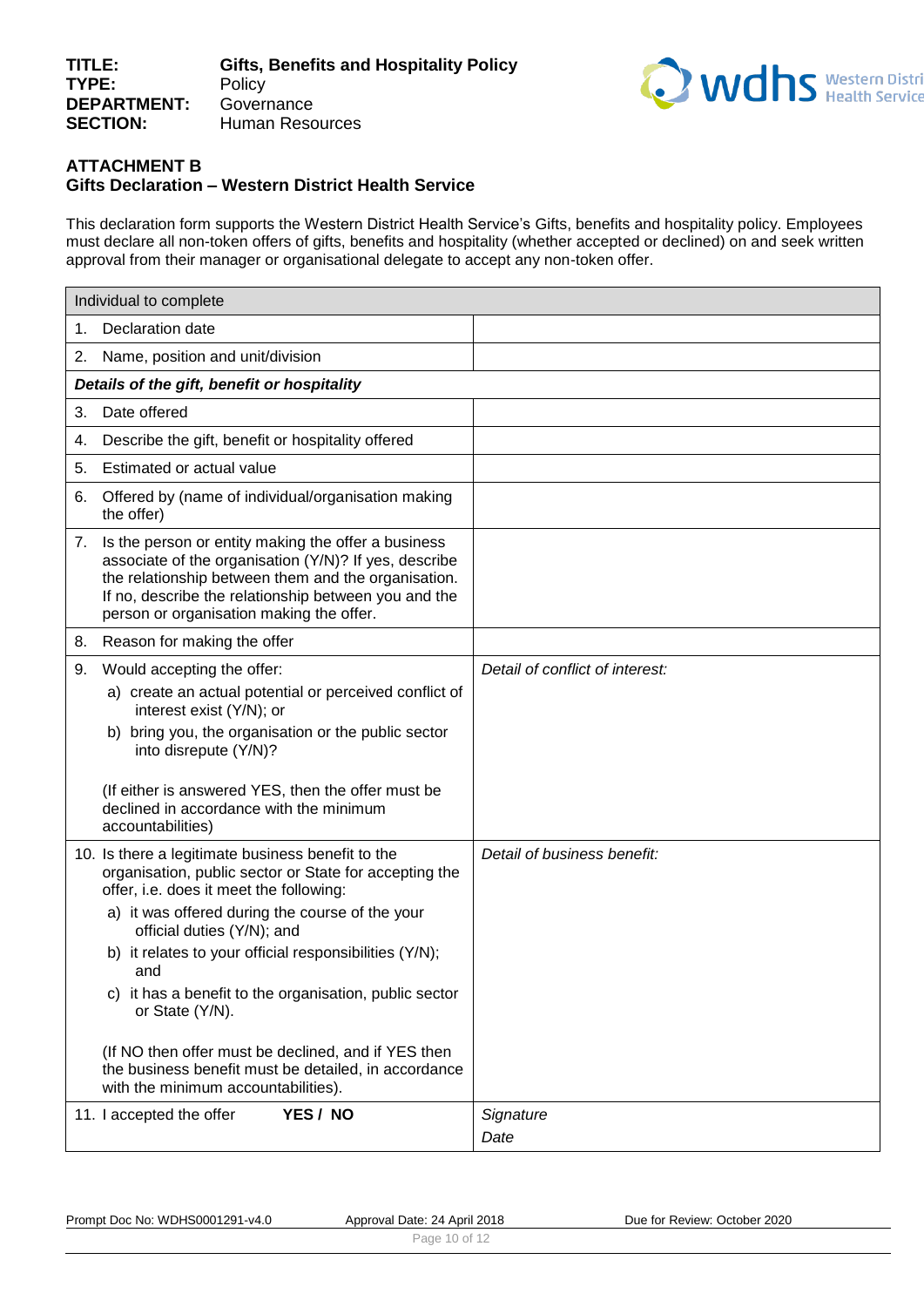

|                | Chief Executive to complete                                                                                                                                                                             |                                                                                                               |            |  |  |  |  |  |  |
|----------------|---------------------------------------------------------------------------------------------------------------------------------------------------------------------------------------------------------|---------------------------------------------------------------------------------------------------------------|------------|--|--|--|--|--|--|
| 1.             |                                                                                                                                                                                                         | Name, position and unit/division                                                                              |            |  |  |  |  |  |  |
| 2.             |                                                                                                                                                                                                         | Relationship to employee                                                                                      |            |  |  |  |  |  |  |
|                |                                                                                                                                                                                                         | <b>Complete if individual declined offer</b>                                                                  |            |  |  |  |  |  |  |
| 3.             |                                                                                                                                                                                                         | I have reviewed this declaration form and<br>submitted it for inclusion on the                                | Signature: |  |  |  |  |  |  |
|                | register.                                                                                                                                                                                               | organisation's gifts, benefits and hospitality                                                                | Date:      |  |  |  |  |  |  |
|                |                                                                                                                                                                                                         | <b>Complete if individual accepted offer</b>                                                                  |            |  |  |  |  |  |  |
| $\mathbf{4}$ . | this offer:                                                                                                                                                                                             | I have reviewed this declaration form and,<br>confirm that, to my knowledge, accepting                        | Signature: |  |  |  |  |  |  |
|                | a)                                                                                                                                                                                                      | does not raise an actual, potential or<br>perceived conflict of interest for the<br>individual or myself; and | Date:      |  |  |  |  |  |  |
|                | b)                                                                                                                                                                                                      | will not bring the individual, myself,<br>the organisation or the public sector<br>into disrepute; and        |            |  |  |  |  |  |  |
|                | C)                                                                                                                                                                                                      | will provide a clear business benefit<br>to the organisation, the public sector<br>or the State.              |            |  |  |  |  |  |  |
| 5.             | Detail decision regarding ownership of<br>tangible offers (e.g. specify whether<br>employee retained gift; transferred to<br>organisation's ownership; returned to<br>offeror; donated to charity etc.) |                                                                                                               |            |  |  |  |  |  |  |
|                | Completed form to be submitted for inclusion on the organisation's gifts, benefits and hospitality<br>register.                                                                                         |                                                                                                               |            |  |  |  |  |  |  |